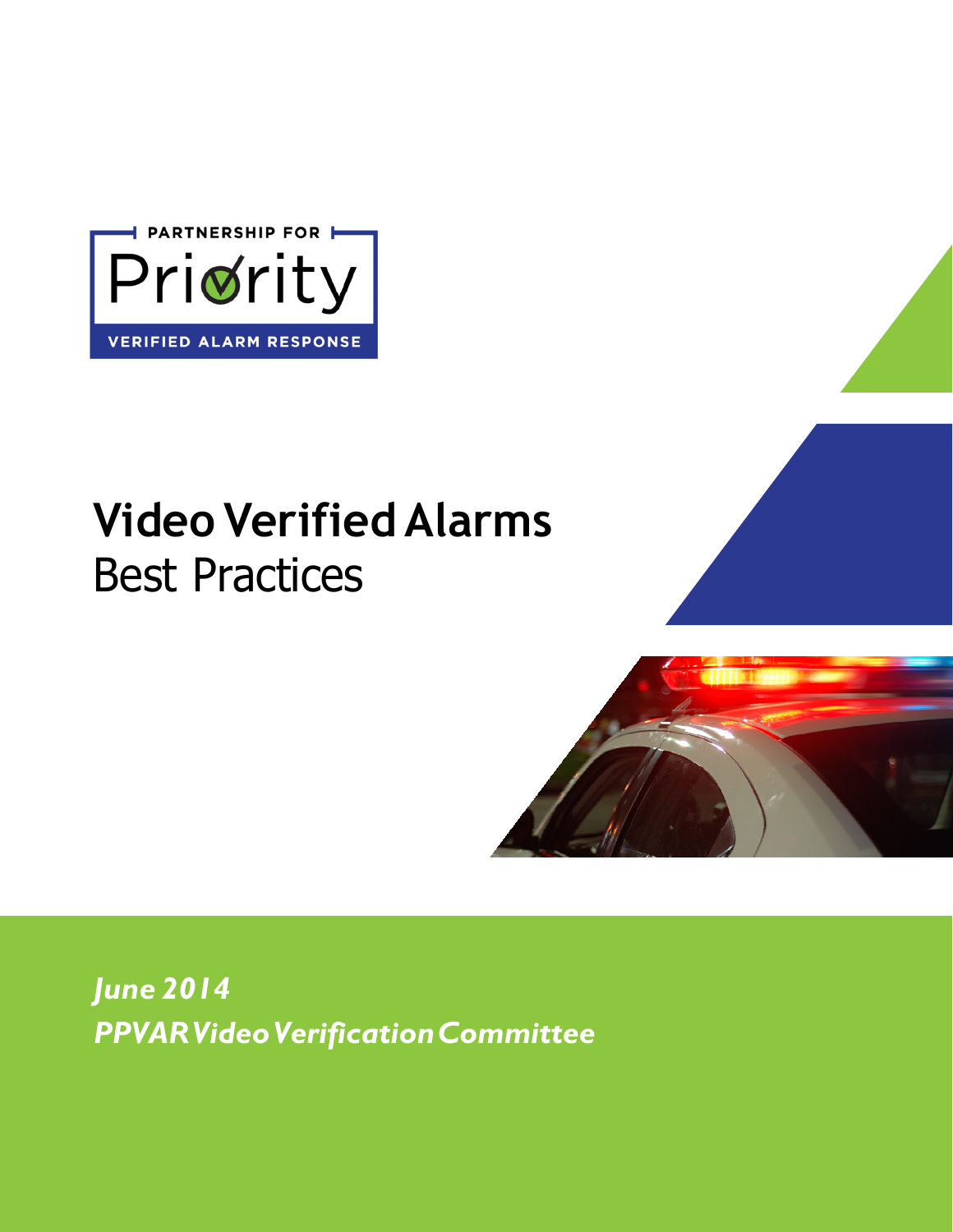# **Table of Contents**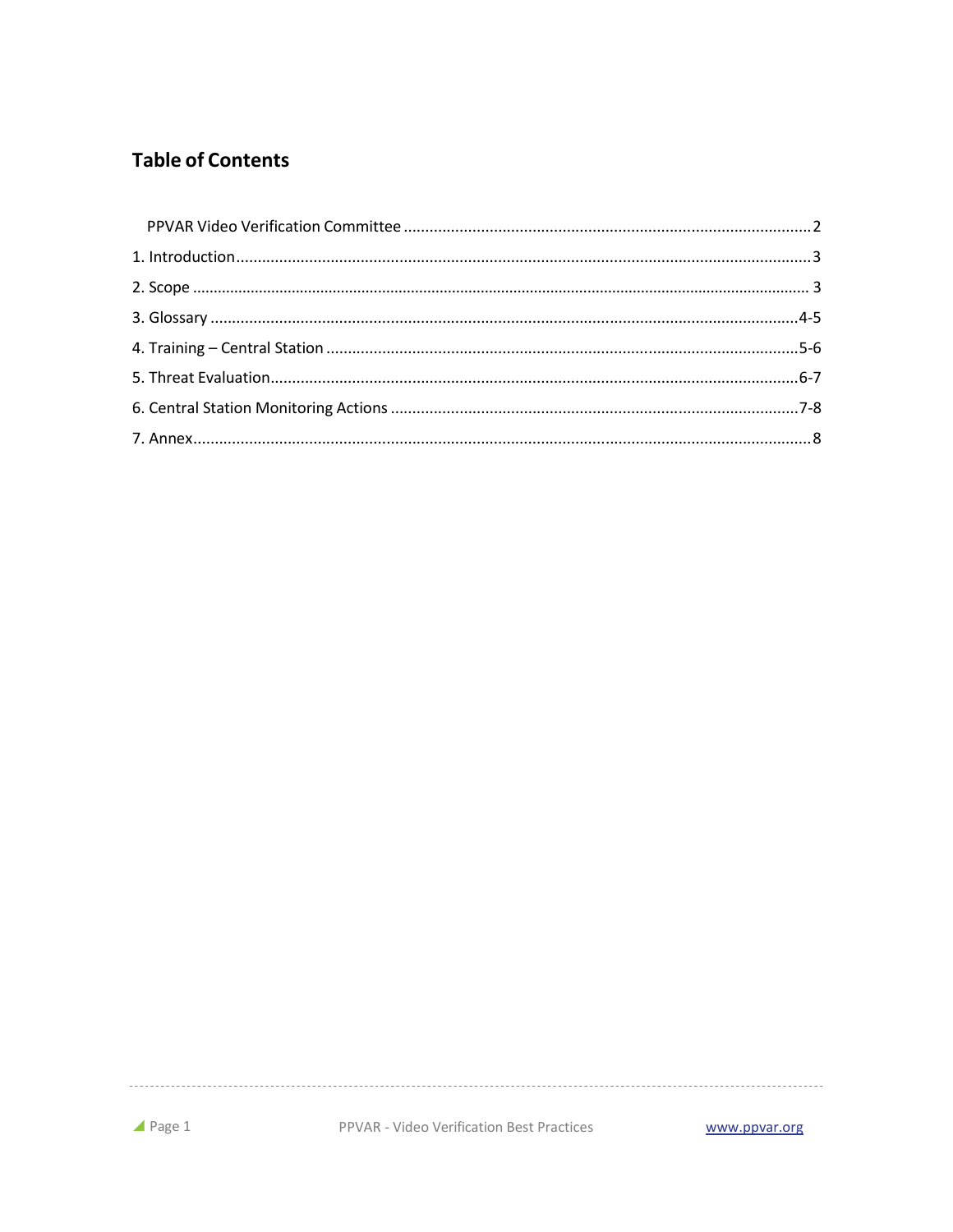# **PPVAR Video Verification Committee**

Participating Parties in Developing Best Practices

#### **Security Industry**

- Acme Protective
- Alarm Detection Systems (ADS)
- Alarm New England
- ATT Digital Life
- Axis Communications
- Bold Group
- COPS Monitoring
- Emergency 24
- First Alarm
- Guardian Alarm
- Honeywell
- Integrated Security Group (ISG)
- I-View Now
- Protection 1
- Rapid Response (RRMS)
- Red Hawk Fire & Security
- Redwire
- Security Central
- Security Partners
- Sonitrol SW of Ohio
- Sonitrol of Lexington
- SSD Systems
- SW24 Security
- Stanley Security
- Sureview Systems
- Telular
- Titan Protection & Consulting
- United Central Control (UCC)
- Universal Monitoring
- Vancouver Fire
- Videofied
- VideoIQ
- Xtralis

# **Law Enforcement**

- California Police Chiefs Association
- Indiana Association of Chiefs of Police
- Michigan Association of Chiefs of Police
- Texas Police Chiefs Association
- Chicago PD, Illinois
- Grand Prairie PD, Texas
- Highland Park PD, Texas
- Houston PD, Texas
- Los Angeles County Sheriff's Dept.
- Phoenix PD, Arizona
- Sheriff's Office, Harris County, Texas
- Sheriff's Office, Story County, Iowa

## **Insurance**

- Intertek (ETL)
- National Insurance Crime Bureau (NICB)
- Underwriters Laboratories (UL)
- Verisk Crime Analytics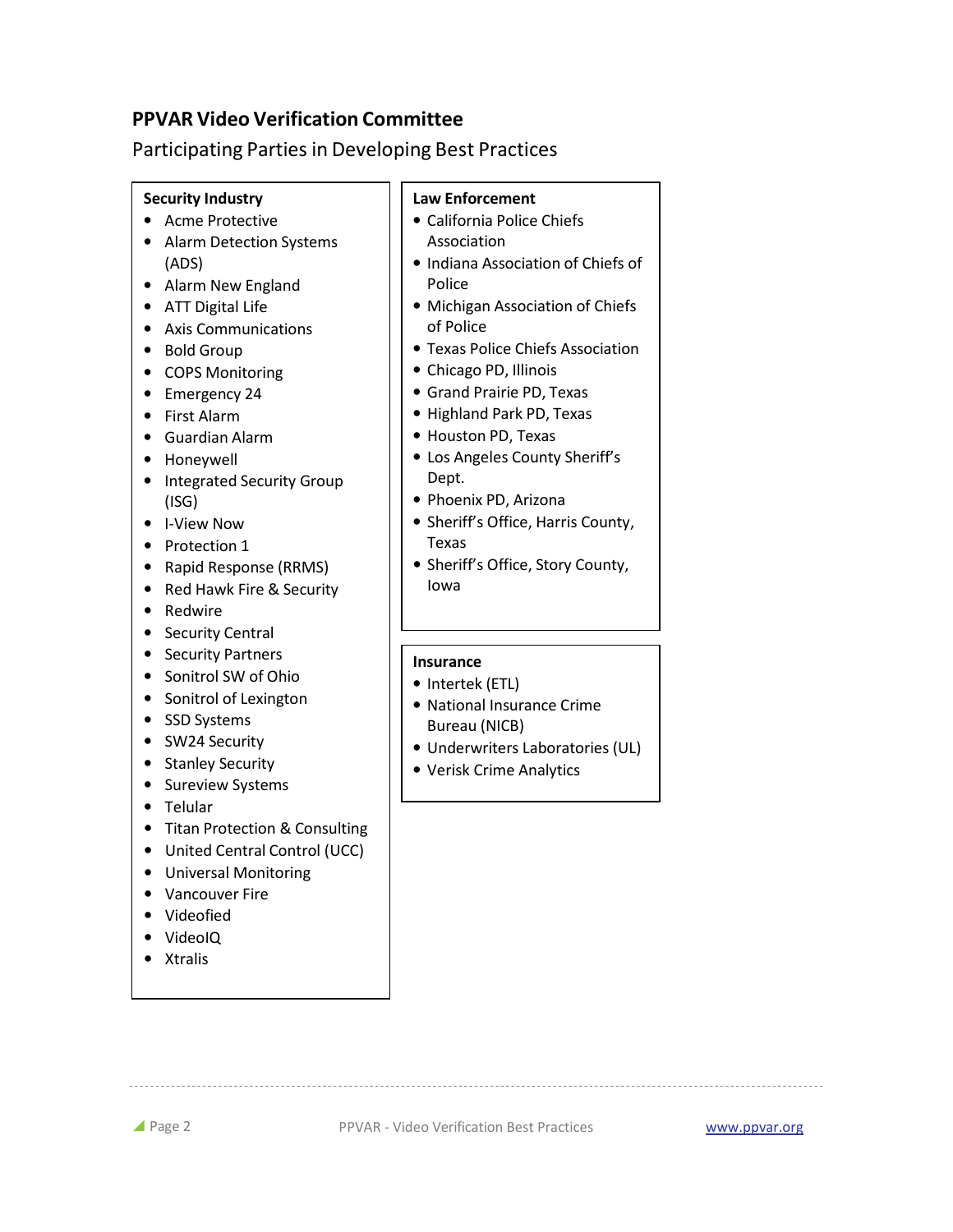# **PPVAR Video Verification Committee**

#### **Recommendations for Video Verification Standard for Burglar Alarms**

### **1. Introduction**

**1.1.** Positioning of PPVAR on Topic

# **2. Scope**

- **2.1.** This standard establishes the policies and procedures used by a central monitoring station:
	- To assess video images that originate from equipment used to form electronic security systems that are installed at protected properties in accordance with manufacturers' instructions;
	- To gather related information regarding the protected property and its current state;
	- To communicate information to law enforcement or other responders, when deemed appropriate.

The objective is to provide law enforcement with a minimum acceptable level of confidence that unauthorized activity is or has occurred at a protected property. The goal is that law enforcement will increase the priority level of response based upon the information provided by the central monitoring station.

- **2.2.** This standard does establish criteria for the operability of the video equipment that creates the images used in verification, the manner in which it is assessed, and the manner in which the information is communicated to the responding entity while preserving the chain of evidence and protection of privacy issues.
- **2.3.** The standard does not establish requirements for the installation of video equipment used in verification beyond the manufacturer's instructions; nor does it establish requirements for the installation and operation of other electronic security equipment installed at a protected property.
- **2.4.** This standard does not establish requirements for the use of alarm verification techniques such as electronic verification, enhanced call verification, and the like that are commonly associated with false alarm reduction programs, except as described in Section 6.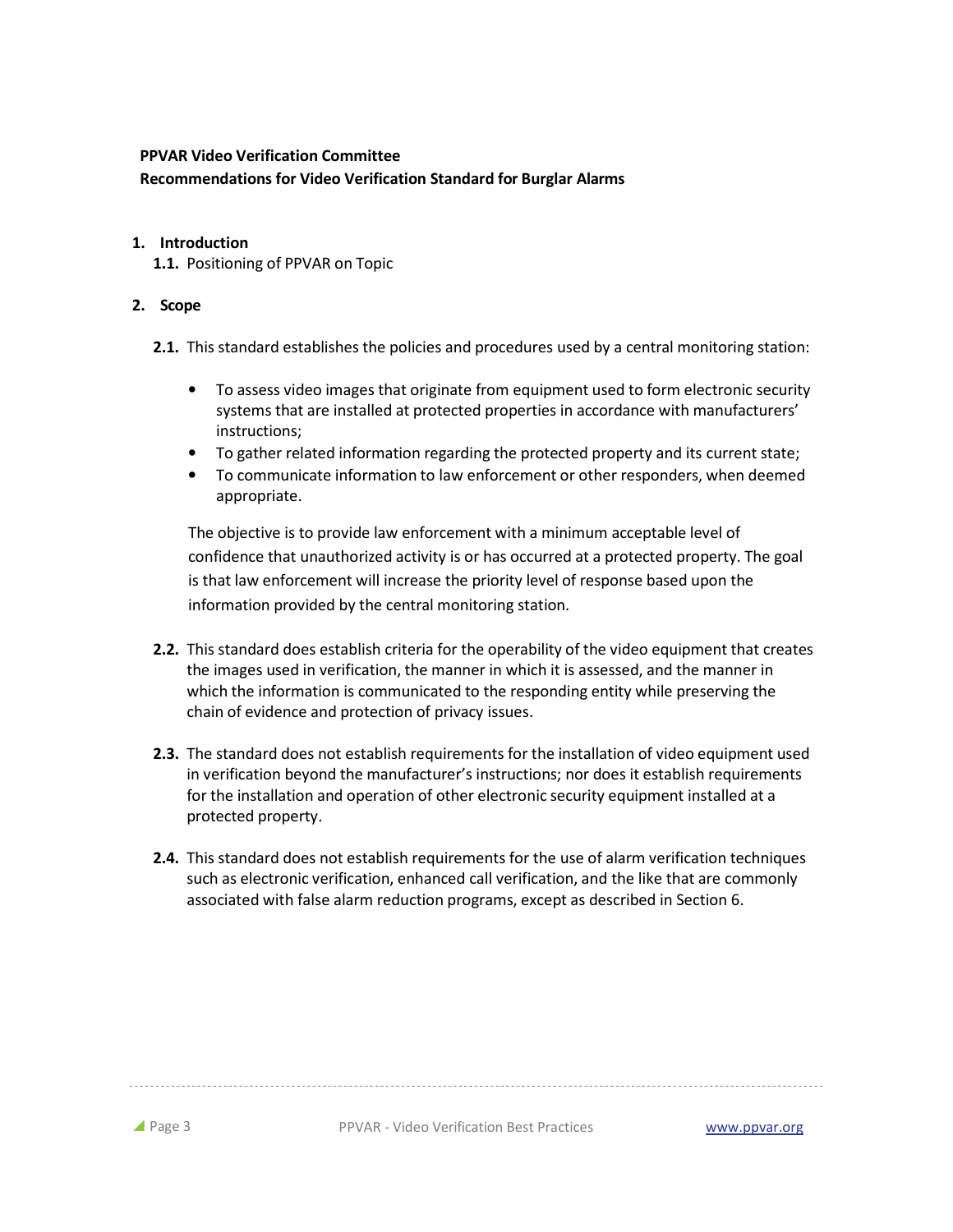#### **3. Glossary**

**General** – The definitions contained in this chapter shall apply to the terms used in this standard. Where terms are not defined in this chapter or within another chapter, they shall be defined using their ordinarily accepted meanings within the context in which they are used. Merriam-Webster's Collegiate Dictionary, 11th edition, shall be the source for the ordinarily accepted meaning.

- **3.1. Actionable Video**  Video information aligned with the alarm event that shows the presence of a human or humans, or any other information germane to the alarm scene such as a broken window, smashed door, or other physical characteristics at the time of the alarm event that would indicate suspicious activity.
- **3.2. Alarm Verification**  A generic name given to false alarm reduction techniques used (1) to permit authorized personnel to appropriately identify themselves, thereby preventing emergency response agencies from being requested to respond to situations that do not represent an emergency; and (2) to confirm or deny the validity of alarm signals received at a Central Station or monitoring facility.
- **3.3. Archived Video**  Video images that have been recorded and stored for later viewing.
- **3.4. Authority Having Jurisdiction (AHJ)**  An organization, office, or individual responsible for enforcing the requirements of Local laws and ordinances.
- **3.5. Call lists**  A list of personnel associated with a protected property that are to be contacted in the event an alarm signal or other emergency event at the protected property is received in the central monitoring station.
- **3.6. Central Monitoring Station (CMS)**  A building or distributed group of buildings or enclosed area within a building that houses an operating room and / or equipment used to provide monitoring service to protected properties.
- **3.7. Dispatch (reference ANSI/CSAA CS-V-01)**  Notification of law enforcement agency as defined in 3.4 or a guard, guards, a runner, runners, other response entities or predetermined combination of the above to respond to the premises.
- **3.8. Electronic Verification** An electronic signal transmitted to the central monitoring station that indicates to its personnel or to its dispatch computer that no emergency appears to exist.
- **3.9. Emergency Response Agency**  Organizations providing law enforcement, emergency medical, fire, rescue, communications, and related support services.
- **3.10. Enhanced Call Verification (ECV**) Enhanced Call Verification is the attempt by monitoring facility personnel to verify that no emergency appears to exist, at the monitored premises, by means of procedures such as two (2) or more verification calls.
- **3.11. Live Video**  Video images that is presented to the central monitoring station operators for viewing in near real time or real time.
- **3.12. Notification Call (reference ANSI/CSAA CS-V-01) The call to the law** enforcement authority, such as 911 or the telephone number used to reach the responding law enforcement agency.
- **3.13. Public Safety Answering Point (PSAP) A facility staffed with trained personnel**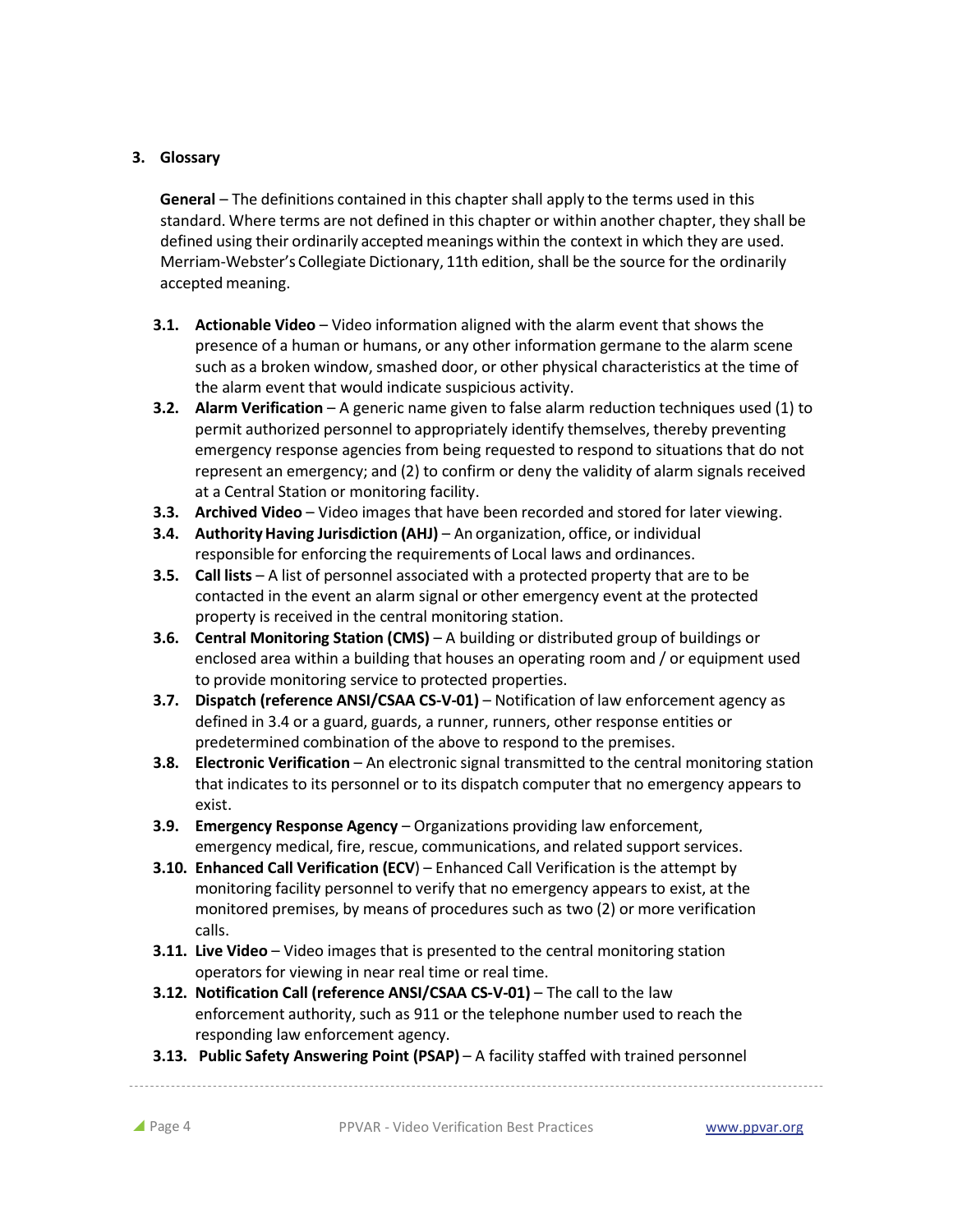that are responsible for answering calls to an emergency telephone number for police, firefighting, and Emergency Medical Services.

- **3.14. Remote Video Investigation**  A procedure where CMS personnel use a live video connection or recorded video clips, pictures, and other methods to remotely view the premises as a follow up method after an alarm event has been transmitted. The viewing of video and associated information about the premises occurs after the initial alarm.
- **3.15. Scheduled Events**  Openings, closings, or other such events that occur on a prearranged schedule.
- **3.16. Shall Indicates a mandatory requirement.**
- **3.17. Should**  Indicates a recommendation or that which is advised but not required.
- **3.18. Special Instructions**  A written, separate document from the monitoring contract document, that specifies a specific set of instructions to be followed in the event of an alarm, between the monitored premises and the alarm/monitoring company. This may also be made available to the operator on screen automatically on activation of the alarm. In no case shall special instruction violate local laws.
- **3.19. Threat Level**  A numeric system by which the observed presence or lack of presence of human activity basis for the actions taken by an operator.
	- **3.19.1. Threat Level 3** Human activity is observed or appears to have taken place, and suspicious or possible criminal activity is taking place, appears to have taken place or appears about to take place.
	- **3.19.2. Threat Level 2**  Human activity is observed but there is no discernable suspicious or criminal activity and no apparent criminal activity is about to take place.
	- **3.19.3. Threat Level 1**  No human activity is apparent.
- **3.20. Verified Video Alarm**  An alarm signal that, through the use of video data, has been determined to require investigation by a designated organization such as law enforcement.
- **3.21. Video Verification A method in which video data that was created at the same time an** alarm event was annunciated by the alarm system control unit is compared with signals received from the alarm system to determine if a response to the protected property is required.

#### **4. Training – Central Station**

#### **4.1. Central Station**

**4.1.1.** The central station shall train and test their operators in accordance to the CSAA Five Diamond Program, or equivalent training sources for video verification.

#### **4.2. Training requirements**

- **4.2.1.** Training shall include general awareness and familiarization of the different video threat levels.
- **4.2.2.** Training shall include function-specific training for the different equipment being used for video monitoring in the CMS.
- **4.2.3.** Training shall include situational awareness and escalation procedures for the different video threat levels.

#### **4.3. Initial Training**

**4.3.1.** A new employee, or employee who changes job functions, may handle video alarms before completing training, provided: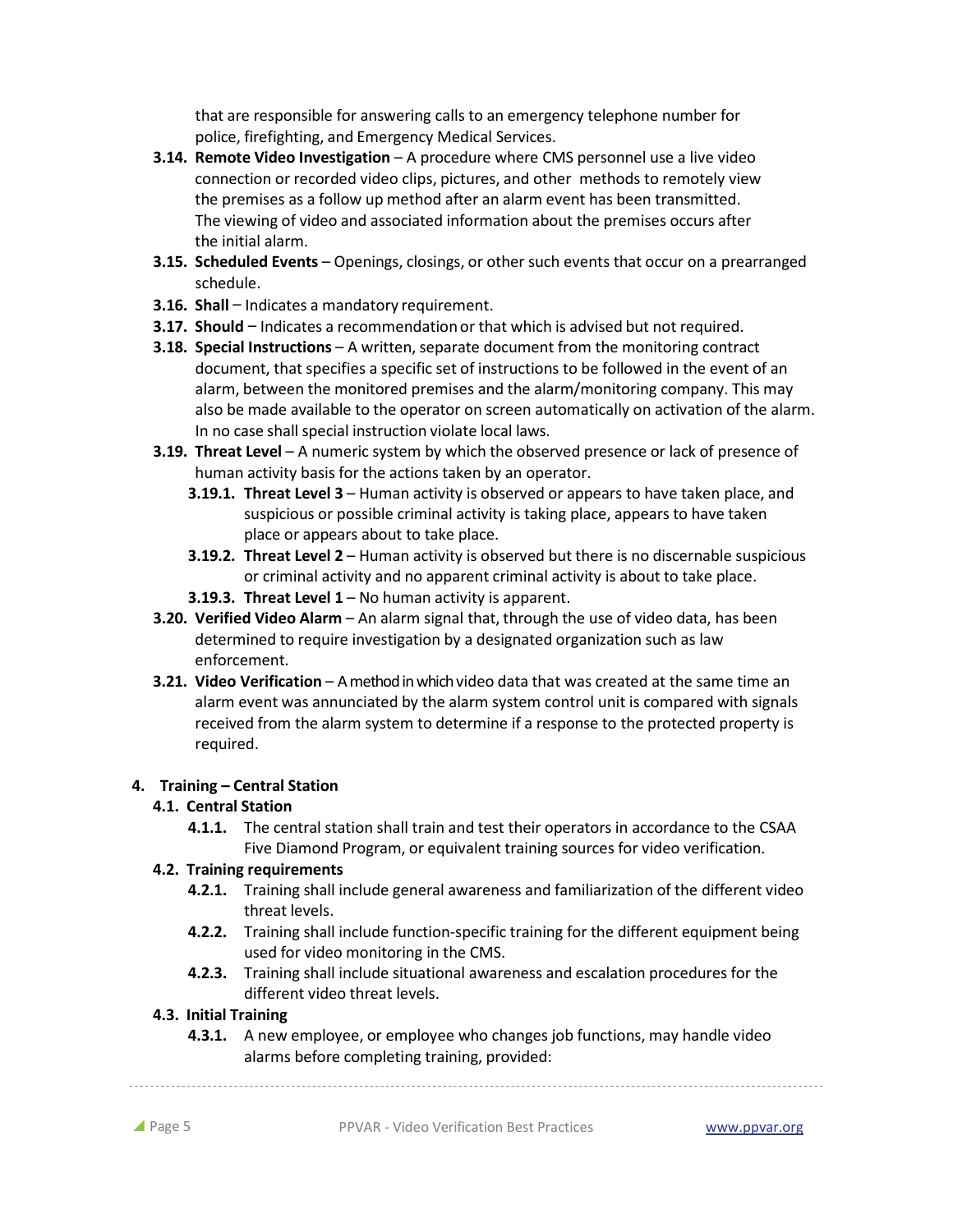- **4.3.1.1.** The employee does so under the direct supervision of a properly trained and knowledgeable staff member; and
- **4.3.1.2.** The training is completed within 90 days of employment or change in job function.

#### **4.4. Periodic Training**

- **4.4.1.** Training and/or reference materials shall be made available at all times to the video operators.
- **4.4.2.** Periodic training shall be done with the introduction of new technology and as needed to meet any revisions in policies and procedures.
- **4.4.3.** The training program shall be reviewed by the CMS with the introduction of new technologies, or the policies or procedures of the CMS change, or as it otherwise deems necessary to maintain relevant content.
- **4.4.4.** Relevant training received from another source may be used to satisfy the requirements, provided a record of training is obtained from the other source and maintained as described in 4.5.
- **4.4.5.** Training shall be provided to new operators or to existing operators as needed to maintain an adequate skill level.

#### **4.5. Training Records**

- **4.5.1.** Shall include the employee's name.
- **4.5.2.** Shall include the completion date of the most recent training.
- **4.5.3.** Shall include as a minimum a description of the training materials (Copy, description, or location).
- **4.5.4.** Shall include the name of the trainer.
- **4.5.5.** Shall include any training credentials that the employee has been trained and tested.

#### **Alarm Verification and Notification Procedures**

#### **5. Threat evaluation**

- **5.1.** The most important evaluation is at the first viewing of the transmitted video where an immediate decision is required as to whether possible criminal activity has taken place, is taking place or is likely to take place.
- **5.2.** The simple presence of a person at the premises does NOT constitute probable cause to believe a crime is in progress and thus does not warrant an elevated response by law enforcement. However, once the property owner or responsible party has been contacted through Enhanced Call Verification or calls tothe party notification list and confirms that there should not be anybody there, then the presence of the person does constitute suspicious activity.
- **5.3.** In cases where there is clear and evident knowledge that a crime is in progress an immediate dispatch should be made and all information available to the central station dispatcher should be relayed to the PSAP.
- **5.4.** In instances where the video images do NOT provide clear and evident knowledge that a crime is in progress verification processes as described in this document shall be performed prior to contacting the PSAP. At the time of dispatch the central station operator should explain all of the facts to the PSAP.
- **5.5.** In instances where there is no video representation of any human activation of the alarm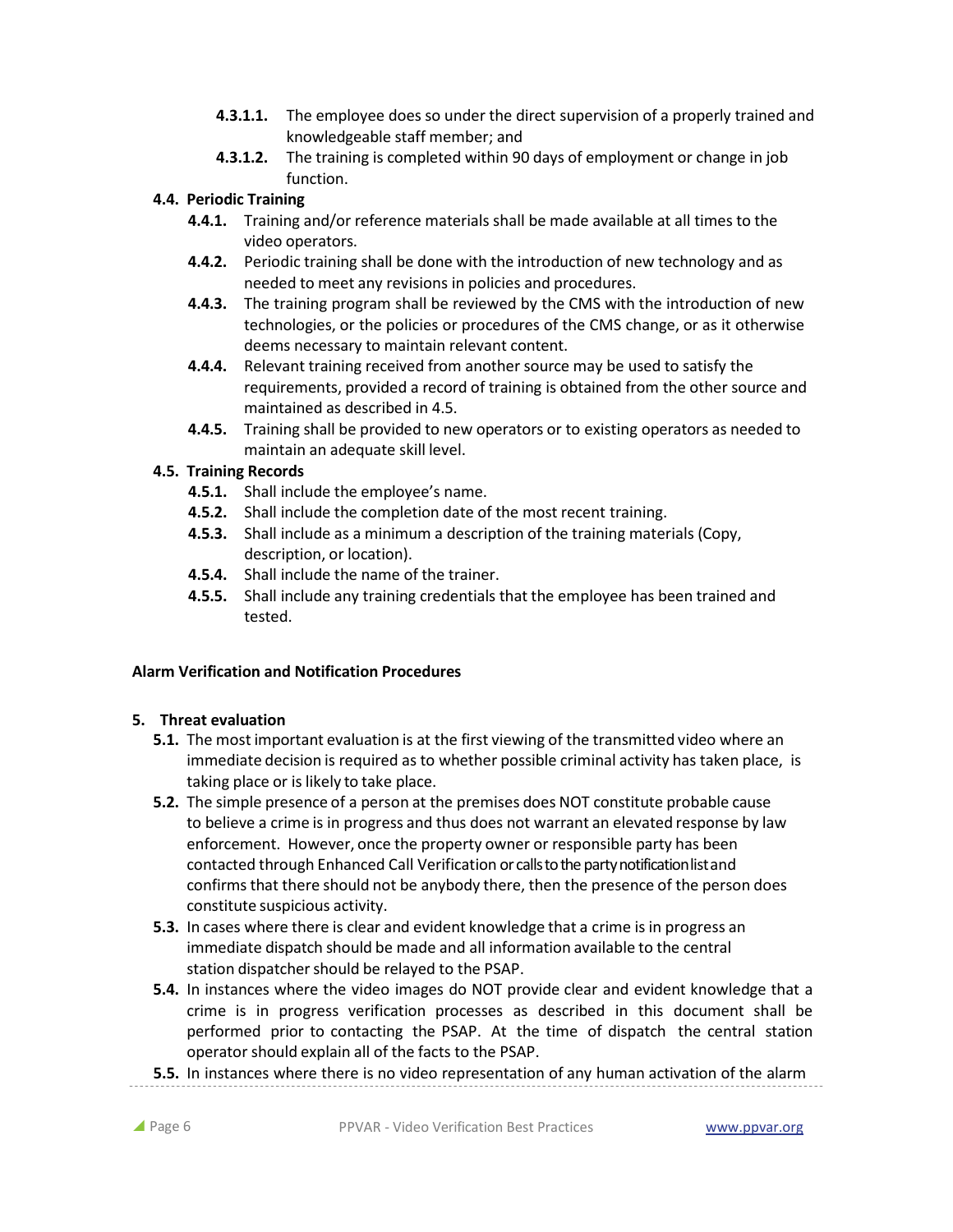signal, then NO reference of "video alarm" activation or "video alarm" should be made to the PSAP.

- **5.6.** The level of information available to the monitoring personnel as to specific camera location and what is in the field of view must be as detailed as possible. Merely having a view that shows a person should never be the sole criteria for a dispatch. If there is no clear evidence that criminal activity is taking place then verification processes as described in this document shall be made prior to dispatch.
- **5.7.** What must be done in all cases is to provide all of the evidence available to the PSAP operator and allow them to determine the level of response.
- **5.8.** If additional information is received after the initial dispatch this information shall be forwarded to the PSAP.

#### **6. Central Monitoring Station Actions**

#### **6.1. CMS video alarm action steps defined**

- **6.1.1.** Upon receipt of an alarm activation the operator shall review any special instructions and where they apply to the alarm activation follow as required.
- **6.1.2.** In no case shall special instruction violate local laws.
- **6.1.3.** When special instruction are used, this information must also be told to the responding agency at the time of dispatch.
- **6.1.4.** In each instance below the monitoring facility personnel shall view enough video to make a reasonable determination at their sole discretion as to whether suspicious activity is occurring, or not.

#### **6.2. Standard & Enhanced Video Verification Procedures**

- **6.2.1.** Upon receipt of an alarm activation from a Video Alarm System the CMS operator shall view any Captured Video Information (video clip(s)) attached in order to determine if the video is discernable.
	- **6.2.1.1.** If no clip is received or if there is no discernable activity contained in the clip the CMS operator shall attempt to access the video alarm system.
		- **6.2.1.1.1.** Upon accessing the Video System the operator shall view live video and may view archived video in order to determine if there is actionable video as prescribed by 3.1.
		- **6.2.1.1.2.** If the Video System cannot be accessed or if upon access no actionable video is seen then the alarm shall be handled as a non-Video incident following the CMS procedures for such.
	- **6.2.1.2.** If the initial video is discernable then the CMS operator shall determine if the video is actionable.
		- **6.2.1.2.1.** If human activity is observed or if there is evidence of recent human activity then the CMS operator shall attempt to determine the Threat Level of the activity as prescribed by 3.19.
		- **6.2.1.2.2.** If no current or recent human activity is observed then the CMS operator may close incident or continue with additional non-video procedures as required by the CMS.
- **6.2.2.** Determine if Actionable Video is Threat Level 3
	- **6.2.2.1.** If the CMS operator determines there is a requirement to dispatch because video is determined to be Threat Level 3 the operator shall dispatch the event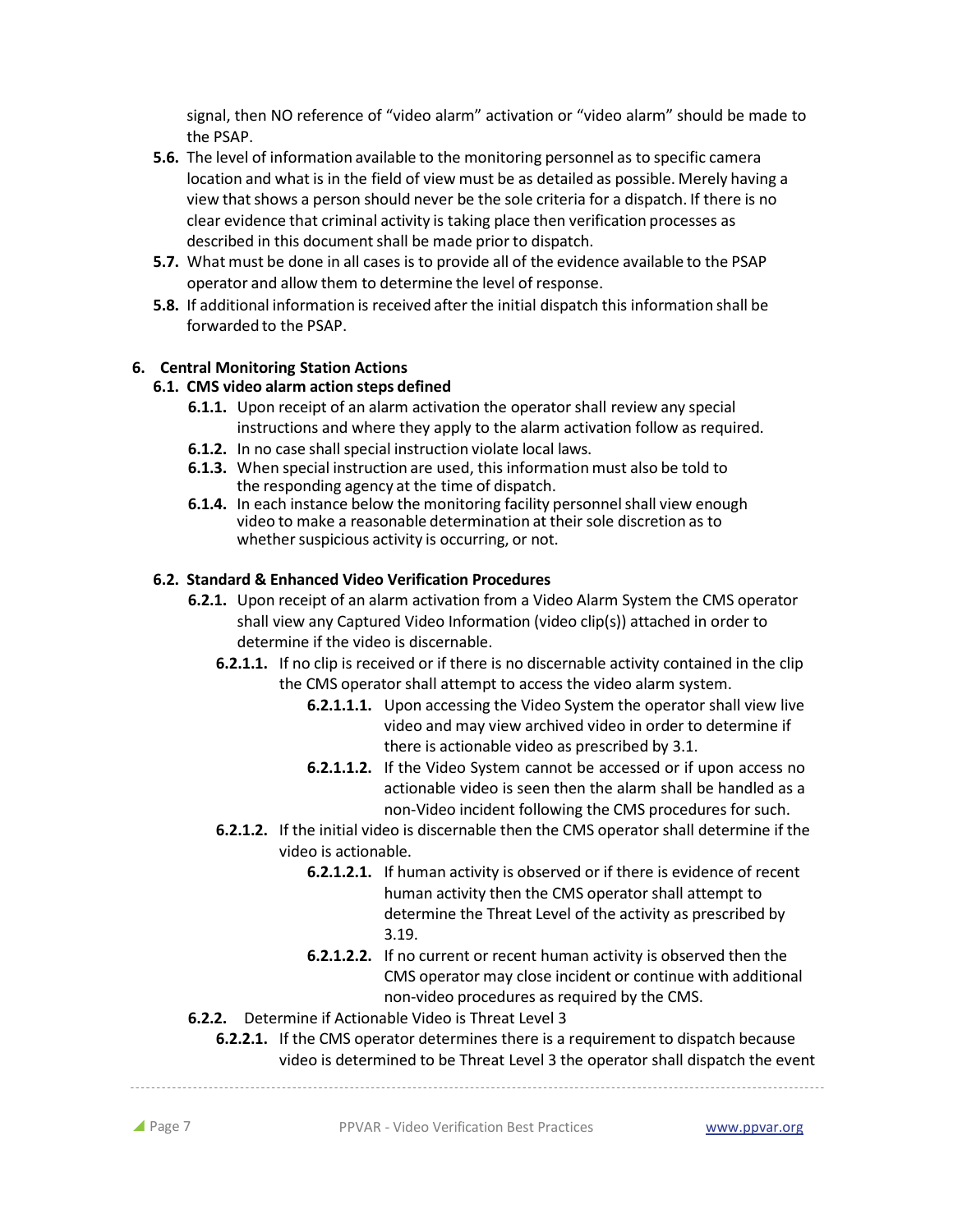by efficiently communicating relevant details of what was observed in the clip(s) or live or archived video without unnecessary delay.

**6.2.2.1.1.** After dispatching the CMS operator shall notify Contacts **6.2.2.2.** If the CMS operator determines the human activity is a Threat Level 2 the operator shall attempt to access the Video System Upon accessing the Video System the operator shall view live video and may view archived video in order to determine:

- **6.2.2.2.1.** If the Threat Level should be raised to a Level 3 and take action as prescribed by 6.2.2.1.
- **6.2.2.2.2.** If the Video System cannot be accessed (Standard System) or the additional viewed video does not raise the threat level to level 3 then the CMS Operator shall attempt verification by contacting someone on site using any appropriate or available means of communication and if unable to verify at the site by contacting an authorized Contact in order to determine if the activity observed is authorized.
	- **6.2.2.2.2.1.** If the activity is authorized then the incident is closed.
	- **6.2.2.2.2.2.** If the activity cannot be verified then the CMS operator shall determine if the video is from an Indoor or Secured Outdoor source or from an Unsecured Outdoor source.
		- **6.2.2.2.2.2.1.** If the video is from an Indoor or Secured Outdoor source the CMS operator shall dispatch the incident to the AHJ, describing in detail the actions taken and what was observed in the clip(s) or live or archived video.
		- **6.2.2.2.2.2.2.** After dispatching the CMS operator shall notify Contacts.
		- **6.2.2.2.2.2.3.** If the video is from an Unsecured Outdoor source the CMS operator may close the incident.

**7. ANNEX:**

**Page 8** PPVAR - Video Verification Best Practices www.ppvar.org